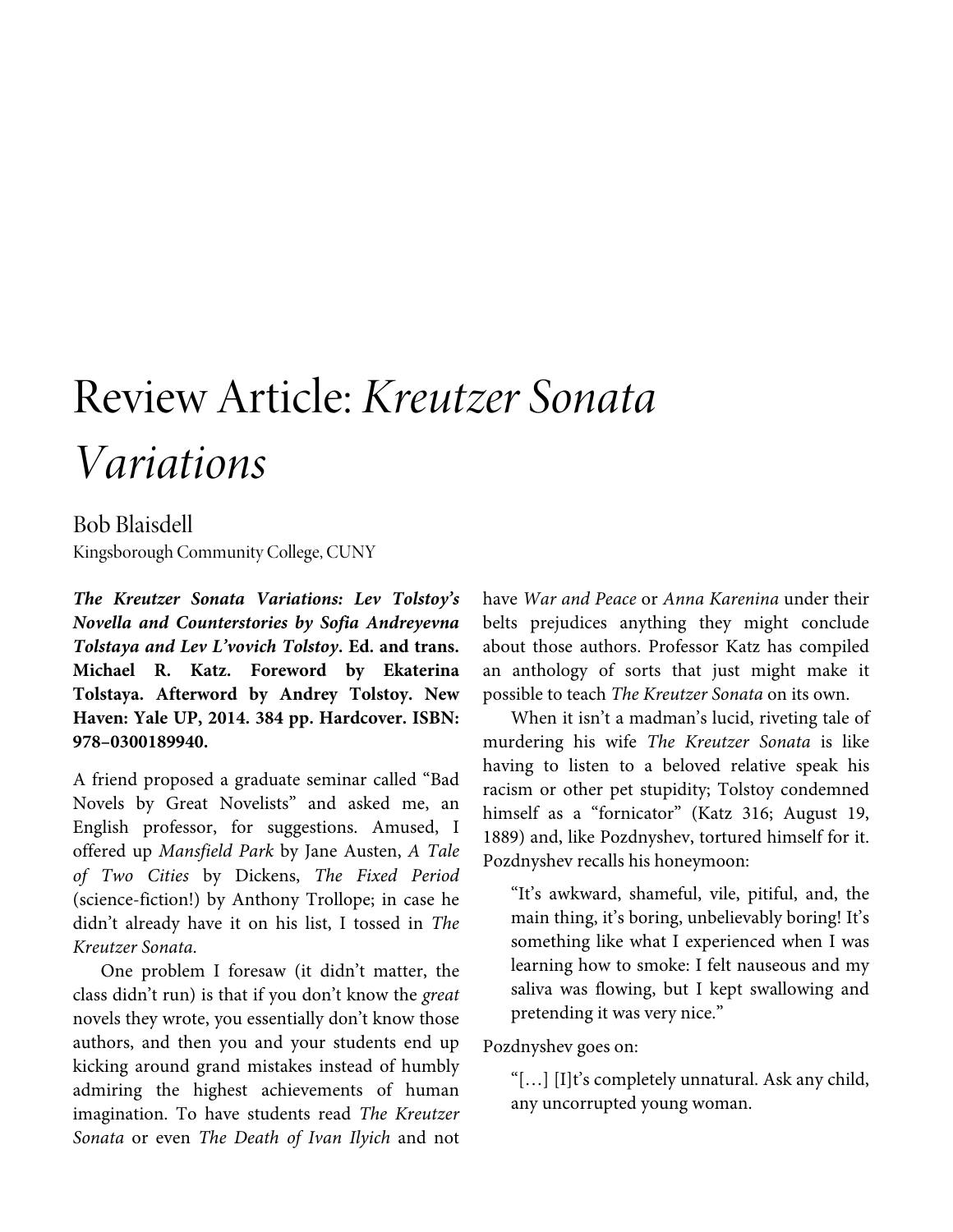[...]"You say, it's natural! It's natural to eat. And it's enjoyable, easy, pleasant, and not at all shameful, from the very beginning; but this is vile, shameful, and painful. No, it's not natural. And, I'm convinced, an uncorrupted young woman always hates it." (23–24)

 I squirm because we all know that Tolstoy, not dressed as a madman, said such things himself (and worse!); despite the ignorance of such opinions, Pozdnyshev is as intense and focused as Dostoevsky's protagonists:

"When people say that they don't remember what they did in a fit of rage—it's nonsense, not true. I remembered everything and didn't stop remembering even for one moment. The higher I turned up the steam of my rage, the brighter the light of consciousness burned within me, by which light I couldn't help but see everything I was doing. I can't say that I knew beforehand what I'd do, but at the time I was doing it, even, it seems, for a few moments before, I knew what I was doing, as if to make repentance possible, and so I could tell myself later that I could've stopped. I knew that I was stabbing her below the ribs and that the dagger would penetrate." (66)

And though we've seen jealousy depicted in many of Tolstoy's earlier works, his series of descriptions of jealousy are, in Pozdnyshev's mouth, never bettered by the writer himself or by anyone else anywhere:

"Whether it was because once I'd settled in the car, I vividly imagined that I'd already arrived, or whether it was that railway travel has such a disquieting effect on people, but as soon as I sat down I could no longer control my imagination, and it began incessantly conceiving scenes with extraordinary clarity that inflamed my jealousy, one after another, each more salacious than the last, all on the same theme, about what was happening there,

without me, and about how she was betraying me. I burned with indignation, rage, and some peculiar feeling of intoxication with my own humiliation, as I contemplated these images, and I couldn't tear myself away from them. Not only that, but the more I contemplated these imaged scenes, the more I believed in their reality. It was as if the vividness with which these pictures appeared to me served as proof that what I was imagining was real. Some devil, as if against my own will, devised and proposed the most terrible ruminations." (58–59)

Now *that* is jealousy. So even in a "negative, evil" work (Tolstoy's own words (Katz 316; July 24, 1889)), he creates absolute marvels.

The first and last words about *The Kreutzer Sonata*, however, ought to belong to Chekhov, whose full assessment, in an 1890 letter, in the miniscule "Ruminations" section, is clipped down by editor Katz, so I'll restore it here in Michael Henry Heim's translation:

Do you mean you really don't care for *The Kreutzer Sonata*? I won't say it's an immortal work or a work of genius—I'm no judge of that—but in my opinion, among the mass of what is presently being written here and abroad, you won't find anything to match it in importance of conception or beauty of execution. Even without mentioning its artistic achievements, which are in certain passages astounding, you must be grateful if only because the work is extremely thoughtprovoking. As you read it, you can barely keep from shouting, "That's true!" or "That's ridiculous!" True, it has some very irritating faults. Besides the ones you listed [Simon Karlinsky's editorial note tells us that Alexei Pleshcheyev, Chekhov's letter's recipient, had called it "paradoxical, one-sided, extraordinary and possibly false"], there is one that I am unwilling to pardon the author, namely the audacity with which Tolstoy treats topics about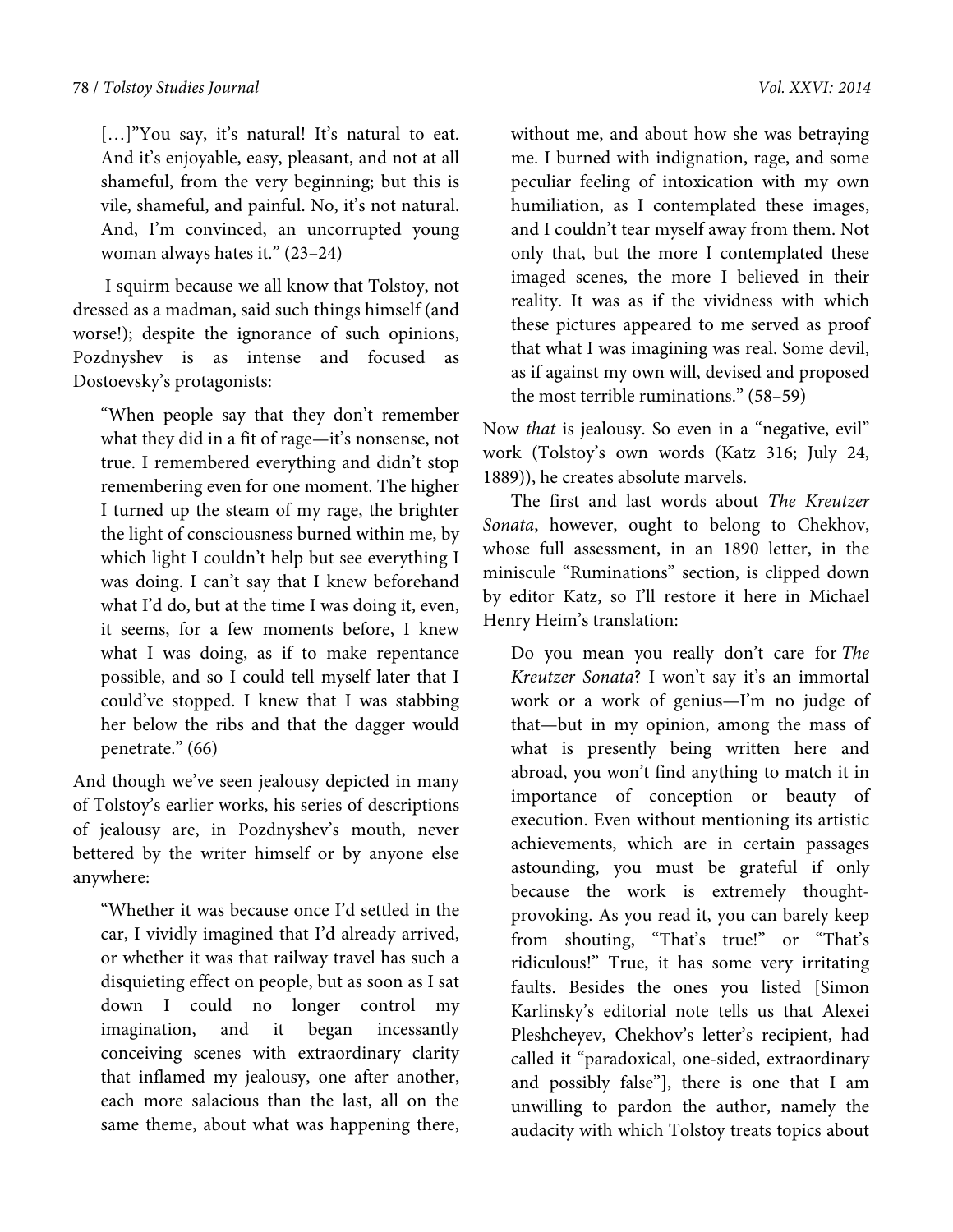which he knows nothing and which out of obstinacy he does not wish to understand. For example, his opinions on syphilis, foundling homes, women's revulsion for sexual intercourse and so on are not only debatable; they expose him as an ignorant man who has never at any point in his long life taken the trouble to read two or three books written by specialists. Nevertheless, these faults are as easily dispersed as feathers in the wind; the worth of the work is such that they simply pass unnoticed. And, if you do notice them, the only result is that you find yourself annoyed it has not escaped the fate of all human works, all of which are imperfect and tainted. (*Anton Chekhov's Life and Thought* 155–157)

The "Epilogue" only serves to remind us that when Tolstoy doesn't have the real world—that is, his *narratively* imagined world to complicate his vision—he convinces himself in ever-tightening knots. He reflects on the ideal of chastity:

For a great many people such thoughts seem strange and even contradictory. And they really are contradictory, but not within themselves; these thoughts contradict our entire way of life. Necessarily one wonders: who is right? These thoughts or the lives of millions of people, including mine? I also experienced this very feeling to the highest degree when I arrived at the convictions I now proclaim. I never expected that the course of my thoughts would bring me to the place it did. I was horrified at my conclusions, wanted not to believe them, but it was impossible not to. No matter how contradictory these conclusions are to the whole structure of our life, no matter how they contradict what I used to think and even proclaimed, I had to accept them. (Katz 305)

In the spring of 1891, he observed, less argumentatively, in his diary:

An afterword to the afterword: Whether I explained properly or not why the greatest sexual continence is necessary, I don't know. But I do know for certain that copulation is an abomination that can be regarded or thought about only with revulsion under the influence of sexual desire. Even in order to have children you wouldn't do this to a woman you love.

How sad! How much Tolstoy suffered over what could have been his life's sweetest, keenest, repeatable joy! The sixty-two-year-old concludes those thoughts with a touchingly wrought revelation: "I'm writing this at a time when I myself am possessed by sexual desire, which I can't fight against" (319).

Sofia Andreyevna Tolstaya's *Whose Fault?,* which she wrote, Katz says, "sometime during the period 1891–94" (xvi), is rather interesting. She probably knew the text of *The Kreutzer Sonata* as well as or better than Tolstoy did, and Katz neatly tags in her quoted prompts from the novella that she used to inspire her refutation of it. Occasionally she displays a characteristic vanity regarding her alter-ego Anna's purity and beauty, but for the most part she expertly moves the story along. Like a parody, it absolutely leans on our knowledge of its original, as its full title (*Whose Fault? Apropos of "The Kreutzer Sonata"*) indicates. Sofia Andreyevna reflected in *My Life*: "Of course, as an inexperienced writer, I did not fulfil my task very well, but I wrote with considerable enthusiasm, always keeping in mind the background of Lev Nikolaevich's *Kreutzer Sonata*, which served as a pattern for my story" (340).

The husband (a vain prince and second-rate writer of articles) ends up *accidentally* killing Anna by throwing a paperweight at her; struck in the temple, she slowly expires, slowly enough to give her a chance to *forgive* her husband and give him a lesson: "I wanted a different kind of love. One like …" Anna raised her eyes to her husband and, as if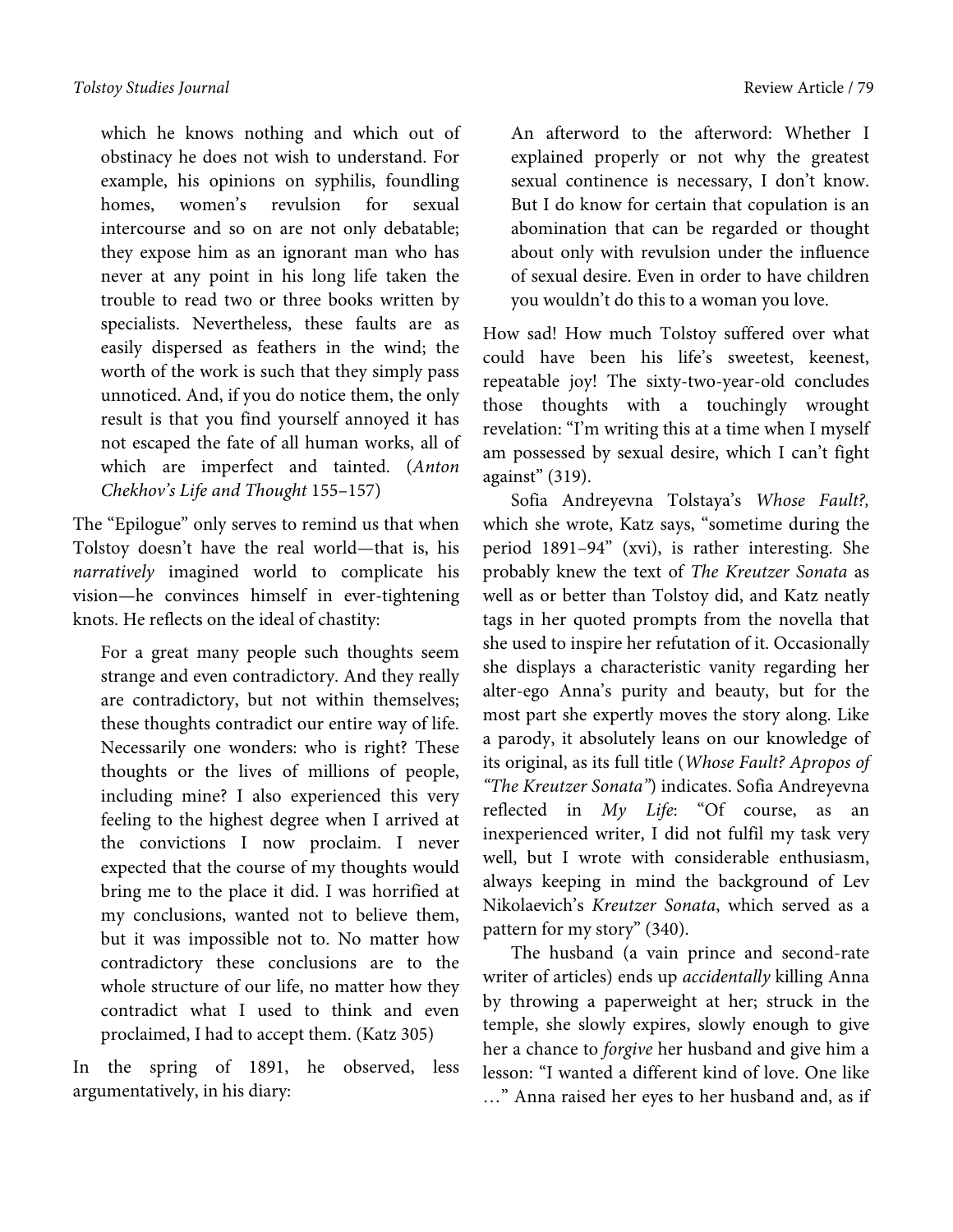recognizing him with effort, added, "You're not to blame. …You couldn't understand that…" (163).

In the midst of Sofia Andreyevna's story, there are absolutely revelatory details that humanize what we can't help, blushingly, from inferring about the Tolstoys' sex life:

The prince knew that later that same evening his wife would let her dark golden hair down onto her bare shoulders, undress in front of the mirror, and turn to look at him as he entered the bedroom; recalling that such a moment was near at hand, he gladly stood to greet the famous author, who assumed that the prince's display of joy was due to his own arrival. (122)

When the prince finds Anna and their composer-neighbor standing in the forest after she has fallen off a horse, he feels a jealous rage; having contained himself, he brings her home and is smitten by her roused beauty:

He walked away for a moment and locked the door to the room; coming up to his wife, he bent over and kissed her breast. Anna shuddered and retreated. But the prince pressed her to him and placed his lips passionately on her shoulder, her lips, and then embraced her.… She no longer resisted. Closing her eyes, thinking not about her husband, yet unaware of what she was doing, she trembled in his embrace. The prince was delighted by his wife's submissive, passionate response. She gave herself to him entirely… but her closed eyes saw only Bekhmetev; her imagination pictured him at the moment of his silent confessions… (145)

Sofia Andreyevna's other unpublished novella, *Song without Words* (1898), springs from a later family incident, after she fell in love with the pianist and composer Taneev or with his music. It is impossible to believe that *Song without Words* could have been a serious effort; it is repetitious and dreamy, as if she hadn't revised it. Perhaps Katz simply should've summarized it as "A Song with *Way Too Many* Words"—it's ninety pages! offered a few quotations, and moved on. Here's one full paragraph:

The painful period of suffering as a result of Sasha's unexpected and undesired love for Ivan Ilych had begun to pass and was gradually being replaced by the opposite sensation, when love becomes a heartfelt celebration, a radiant, joyful affection for the entire world and all humanity. Everything became important and interesting, everything sparkled and was straightforward; Sasha had sufficient energy and strength to do everything. She had enough love for her own happiness, even though it was not reciprocated. With all her being she strove toward this reciprocity and believed in it, but for the present, it was not necessary. Only in her imagination did she devise the most insane scenes of mutual love between herself and Ivan Ilych. She dreamt that she would inspire him and together with him would serve that art they both loved so much. Never once did the possibility enter her head that she would betray her husband—she did not consider this love a betrayal; her husband remained her husband and she remained his honest wife who loved him after a fashion—but her relationship to Ivan Ilych was something special, poetically artistic, a spiritual celebration, a gift from on high. (237)

Sasha—poor thing!—winds up committing herself to a "University Clinic for Nervous Diseases" (250). No one will be enlightened or amused by Sofia Andreyevna's long-unpublished second novella: bad fiction by an otherwise usually interesting woman.

Equally bad, but in its own unhappy way, is son Lev L'vovich's *Chopin's Prelude*, which was published in 1898. Komkov is Lev L'vovich's anti-Pozdnyshev monologist: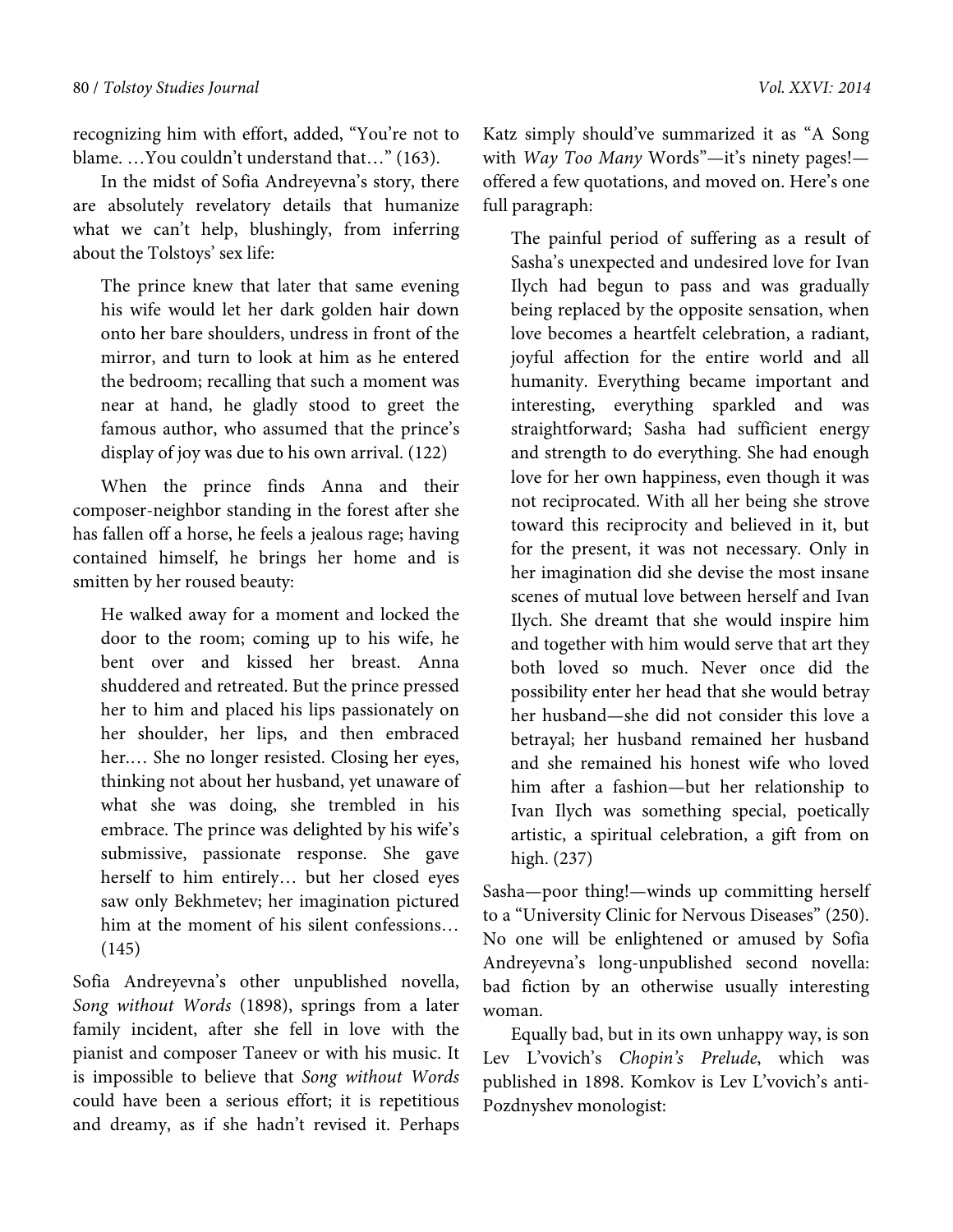## *Tolstoy Studies Journal* Review Article / 81

"Well, what do people generally understand by the word 'love'? What's the strongest, craziest love, as they say? You've become a man, reached sexual maturity; you need a woman who would complement your personality and continue your bloodline.

"You search for her and right away you see millions of them all around. But people have arranged things so badly in our society that for thousands of reasons it's not easy to connect with the one you've selected. The first reason is that the woman you've chosen is dressed.

"Well, so you fall in love with this woman who's wearing a dress; you long for her as much as you will, until you're nearly insane; you dream about the possibility of uniting with her—in a word, you're in love—the degree depends on you. Usually the more obstacles there are to your uniting with her, the stronger your love. If you remove all obstacles the love vanishes. In its place comes marriage, that is, the cohabitation of a man and a woman for the purpose of continuing the human race and for mutual fulfillment." (277)

Lev L'vovich even directly quotes from *The Kreutzer Sonata* to show where his old man's wrong. And it's not that his old man's *not* wrong; it's that papa's novella is a forest fire and sonny's response is peeing on it:

"The concept of an ideal marriage can exist, an ideal solution to the sexual question, the notion of a chaste marriage—all these ideas can be clearly defined and expressed without contradicting logic or truth; but the concept of an ideal death or annihilation, or the ideal nonexistence of life and the world is incomprehensible to everyone.

"Yes, yes, that's the primary error of *The Kreutzer Sonata* and its Afterword, since it's already clear that I'm referring to them." (282)

Papa's blunt assessment of *Chopin's Prelude* is just right: "Stupid and untalented" (xvii).

The *story* of family members having written "counterstories" in response to the great writer's disturbing novella is biographically important and could be very amusing in fiction. But, having read *Song without Words* and *Chopin's Prelude*, our only benefit is knowing now that we weren't missing anything.

Part two begins with the section "Ruminations on Tolstoy's *The Kreutzer Sonata*"; a selection of a dozen quotations by various readers seems skimpy. This is an instance where a typical old-school Norton Anthology would do a better classroom job by including actual literary criticism. Katz places Tolstoy's "Epilogue to *The Kreutzer Sonata*" in the second section as well as the three-page unremarkable fiction fragment by Tolstoy from the 1860s entitled "The Wife Murderer."

Sofia Andreyevna's and Lev L'vovich's recollections of Tolstoy's writing of the novel are redundant if one reads daughter Alexandra's better, clearer account, which is included, but only *after* theirs. The excerpts from Tolstoy's letters and diaries are relevant but much briefer than what Leo Wiener, in 1904, extracted from Tolstoy's letters and diaries (unhelpfully only dated as a whole as "188–1890") and appended to his translation as "On the Relation between the Sexes." (Wiener's selections include this Wilde-like gem, which Oscar of course would have polished into humor: "One must always marry just as one dies, that is, only when it is not possible to do otherwise" (465).) An all-inclusive collection of *everything* Tolstoy said and wrote about the novella would've served Katz's volume better than the spare clippings from Lev's and Sofia Andreyevna's diaries and letters. Great-(great-?)grandson Andrey Tolstoy's Afterword is of no literary value.

Katz's short introduction to the book is good and his translation of *The Kreutzer Sonata* is fine, but how is his translation any better than copyright-free versions by Aylmer Maude (who